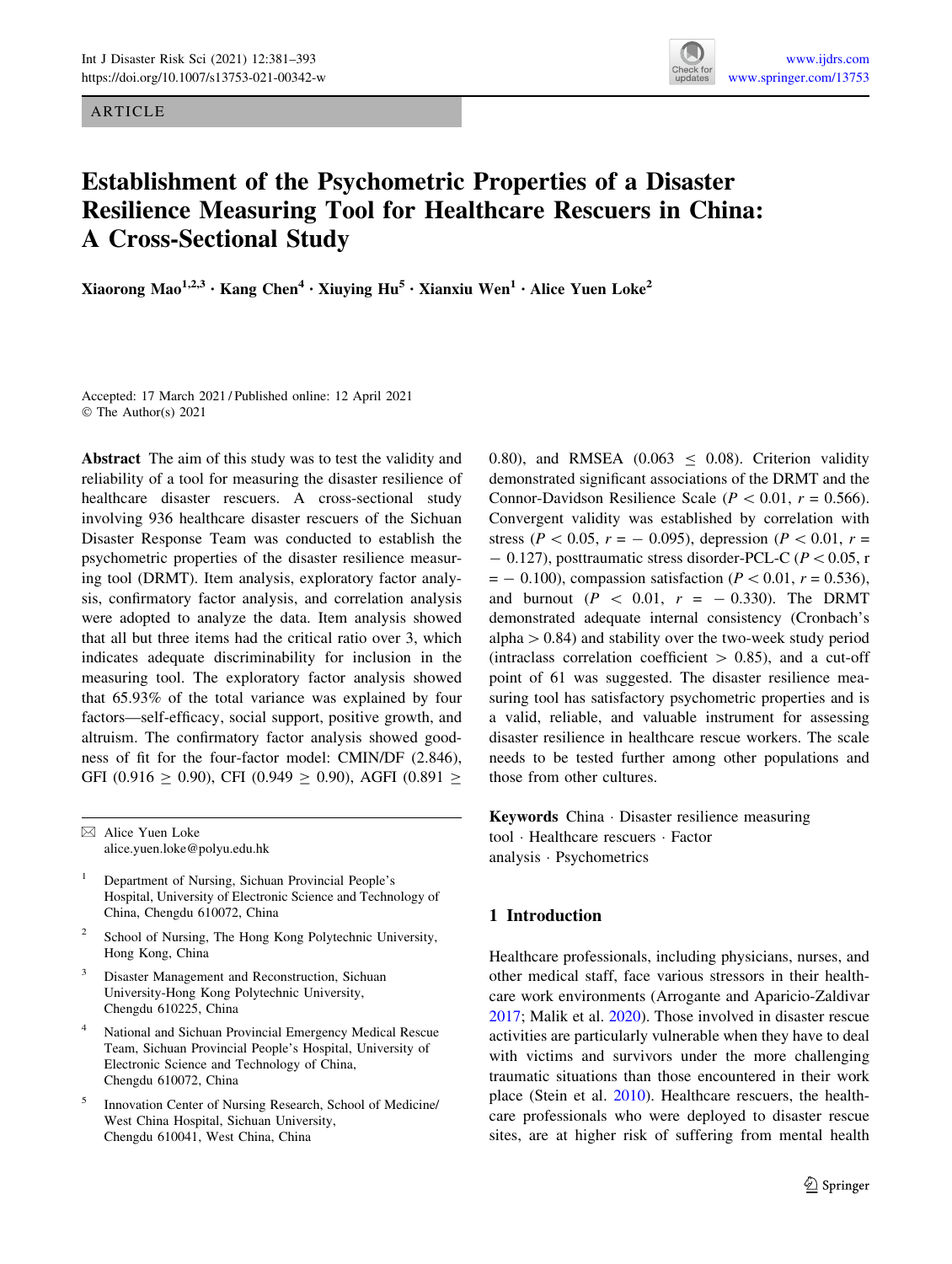disorders in the face of disaster rescue activities (Mao et al. [2018;](#page-11-0) Mao et al. [2019\)](#page-11-0). As a result, their work effectiveness and performance are negatively affected (Moss et al. [2016\)](#page-11-0), and this directly impacts the care received by victims and survivors. These healthcare rescue workers are also likely to have a low quality of life (Tang et al. [2015](#page-11-0)).

It has been proposed that individuals who are resilient are better able to overcome stressful conditions in life (Masten [2001](#page-11-0)). They are known to have better health and well-being both physically and psychologically (Resnick et al. [2011\)](#page-11-0). The evidence suggests that disaster rescue workers who are resilient perform better at rescue work and are better able to return to their previous work after deployment to disaster rescue sites (Nishi et al. [2016](#page-11-0)). Managers of disaster response teams should recruit rescuers with a high level of disaster resilience (Burton [2015](#page-10-0)).

The term resilience is used widely in the fields of physics, psychology, and social sciences. The concept of resilience is receiving increasing attention in the field of disaster research and has been applied to individual, family, community, national, and regional aspects (Bonanno et al. [2010;](#page-10-0) Pendall et al. [2010;](#page-11-0) Cutter et al. [2013](#page-10-0)). In the World Conference on Disaster Reduction (WCDR) in 2005, the United Nations International Strategy for Disaster Reduction (UNISDR) was put forward to build the resilience of nations and communities to disasters, and the Hyogo Framework for Action 2005–2015 was adopted. The importance of disaster resilience was again addressed in the Sendai Framework for Disaster Risk Reduction 2015–2030 (UNISDR [2015\)](#page-12-0) and in the Global Platform Preparatory Days / World Reconstruction Conference (UNDRR [2019](#page-11-0)).

Disaster resilience is regarded as the adaptive, absorptive, and transformative capacity of an individual or society to cope with disastrous events (Sarker et al. [2020\)](#page-11-0). It has been reported that disaster healthcare rescuers who have a high level of resilience are less likely to suffer from negative psychological problems (McEntire [2014;](#page-11-0) Mao et al. [2018\)](#page-11-0). Rather than a static individual trait, resilience is a characteristic that can be learned and promoted through enhancement programs (Reyes et al. [2015](#page-11-0)). Thus, a measurement of disaster resilience is of critical importance in assessing the effectiveness of programs aimed at enhancing resilience among rescue workers.

A variety of resilience scales has been developed in the context of disaster (Cai et al. [2018\)](#page-10-0). However, almost all of these measurements have focused on the community level of disaster resilience and not the individual level. A scoping review of resilience scales of adults found that two measurements have been adopted to assess resilience among disaster healthcare rescue workers at the individual level (Mao, Wang, et al. [2020](#page-11-0))—the Connor-Davidson Resilience Scale (Connor and Davidson [2003](#page-10-0)) and the Resilience Scale (Wagnild and Young [1993\)](#page-12-0). However, the two scales were developed among patients with psychiatric disorders and senior citizens, respectively, rather than among healthcare rescue workers in disasters. Given that resilience is a context-dependent trait (Ali-Abadi et al. [2020](#page-10-0)), the two scales were not considered appropriate for the application to healthcare rescue workers in the context of disasters. It is essential to develop a specific scale to measure the resilience of healthcare rescue workers in the context of disasters.

To address this need, the research team developed a prototype tool for measuring the disaster resilience of healthcare rescue workers by conducting a series of studies. The process began with an extensive review of the literature on the characteristics of resilience among disaster rescue workers (Mao, Fung, et al. [2020\)](#page-11-0), and a focus group interview study on the views of healthcare rescuers who have been deployed to disaster rescue work on disaster resilience (Mao et al. [2019](#page-11-0)). A scoping review of resilience scales for adults was conducted, and the results of the two previous studies were incorporated, to develop a prototype disaster resilience tool for healthcare rescuers (Mao, Wang, et al. [2020](#page-11-0)). The prototype tool then underwent two rounds of modified Delphi expert survey in proposing the measurement tool (Mao, Loke, et al. [2020\)](#page-11-0). In this modified Delphi study, the 66 items of the prototype measuring tool for healthcare rescue workers were refined into a disaster resilience measuring tool (DRMT) consisting of 27 items under eight domains—optimism, altruism, preparations for disaster rescue, social support, perceived control, self-efficacy, coping strategies, and positive growth—with excellent content validity (Mao, Loke, et al. [2020](#page-11-0)). However, the psychometric properties of the disaster resilience measuring tool have yet to be tested.

The purpose of this cross-sectional study was to test the disaster resilience measuring tool for reliability and validity, to establish the psychometric properties of the instrument before its use. With the establishment of the psychometric properties of the DRMT, the scale can then be used to assess the level of disaster resilience of healthcare rescuers, or to assess the effectiveness of interventions that aim to enhance the disaster resilience of healthcare rescuers.

# 2 Methods

The cross-sectional survey was conducted among registered disaster healthcare rescuers in Sichuan Province, China, in May and June 2019, and included doctors, nurses, and other medical staff. Those who were willing to participate in this study were asked to complete a questionnaire that included their demographic information, the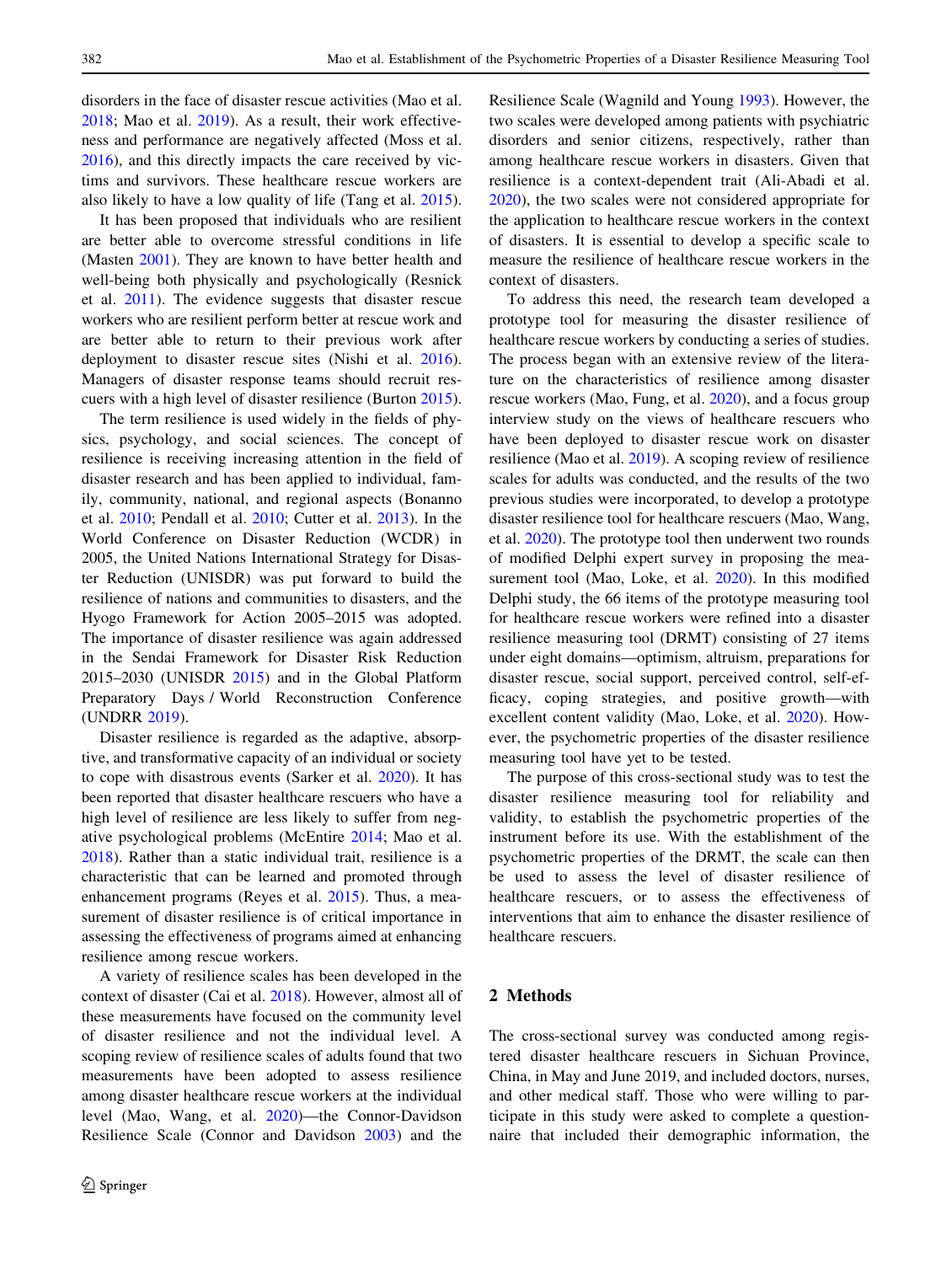refined disaster resilience measuring tool, and other relevant scales for testing the reliability and validity of the instrument.

The refined disaster resilience measuring tool emerged from the modified Delphi survey of 22 international experts in the field of disaster and was originally developed in English. This version was translated into Mandarin Chinese and then translated back into English by language professionals. Two healthcare experts in disaster, who were proficient in both English and Chinese, were then invited to review the forward and back translations of the scale. Finally, an expert in the development of measuring tool, who was proficient in both languages, was invited to examine the semantic equivalence of the original English version, the translated Chinese version, and the retranslated English version. The expert rated each item on a 3-point scale with  $3 =$  "exactly the same meaning,"  $2 =$  "almost" the same meaning," and  $1 =$  "different meaning" (Flaherty et al. [1988\)](#page-10-0). Further modifications required were made.

#### 2.1 Sample and Sample Size Calculation

The participants were recruited by purposive sampling. The determination of the sample size for this cross-sectional study took into account the statistical tests to be employed for establishing the criterion-related validity, convergent validity, construct validity, and reliability (internal consistency, test-retest reliability) of the DRMT. Before analyzing the validity and reliability of the overall scale, it is necessary to carry out an item analysis to assess item discrimination and homogeneity. It has been suggested that at least 200–300 participants are required for item analysis (Ferketich [1991](#page-10-0)).

For a factor analysis to establish the construct validity of a measuring tool, a sample size estimate of 100 is considered poor, 200 fair, 300 good, 500 very good, and 1000 or more is considered excellent (MacCallum et al. [1999\)](#page-11-0). A sample size of 200 or greater is considered adequate to remove the possibility of bias in a factor analysis (Curran et al. [1996\)](#page-10-0).

The criterion-related validity and convergent validity of the measuring tool was evaluated using correlation analysis. The minimum required sample size was determined through an analysis of statistical power. For a statistical analysis, with a power of  $80\%$  and a medium effect size = 0.20 (Liu [2013](#page-11-0)), it is determined that the minimum sample required is 52.

The reliability of a measuring tool is determined by evaluating its internal consistency and test-retest reliability (DeVellis [2017](#page-10-0)). To calculate the intraclass correlation coefficient (ICC) for a scale with four or five Likert points, the sample size should be at least 50 (Javali et al. [2011](#page-11-0)). When the smallest possible value of 0.7 for the ICC is considered, a minimum sample size of 10 is required (Shoukri et al. [2004](#page-11-0)). If the drop-out rate is set at 20% (Bujang and Baharum [2017\)](#page-10-0), the sample size for determining test-retest reliability should be increased to 13 (that is,  $10/0.8 = 13$ ).

Therefore, it is expected that a minimum of 300 disaster healthcare rescuers should be recruited to establish the psychometric properties of the refined disaster resilience measuring tool (DRMT).

# 2.2 Criteria for the Inclusion and Exclusion of Disaster Healthcare Rescue Workers

The targeted participants were the healthcare rescue workers who registered with the Office of Emergency Response, in Sichuan, China. The office, under the Health Commission of Sichuan Province, is a Public Health Emergency Command Center responsible for the deployment of rescue workers in response to health/public emergency and disaster events. The target participants in this study were those who had been deployed to disaster rescue sites, and were willing to complete the questionnaire. Those who had been diagnosed with anxiety neurosis, melancholia, or a mental illness, with suicidal or homicidal intentions, or suffered from serious physical health problems from previous deployment, and who no longer had the ability to serve as disaster healthcare rescue workers, were excluded.

## 2.3 The Measuring Instruments

The measuring instrument consists of six parts. The first part solicits information on the demographic background of the participants. The second is the Chinese version of the refined disaster resilience measuring tool (DRMT-C). The third consists of the Connor-Davidson Resilience Scale (CD-RISC), the fourth the Post-Traumatic Stress Disorder Scale, the fifth the Depression Anxiety Stress Scales (DASS), and the sixth is the Professional Quality of Life Scale. The estimated amount of time required to complete the questionnaire was about 20 to 30 minutes. These measuring instruments were included for the testing of the validity of the DRMT.

In Part 1, demographic information—such as gender, age, marital status, level of education, profession, work department, and religious beliefs—was collected on the healthcare rescuers.

Part 2 is the refined tool for measuring disaster resilience (DRMT-C) that was validated for content by the experts in the modified Delphi study and on which a consensus has been achieved. This tool consists of 27 items categorized under eight domains.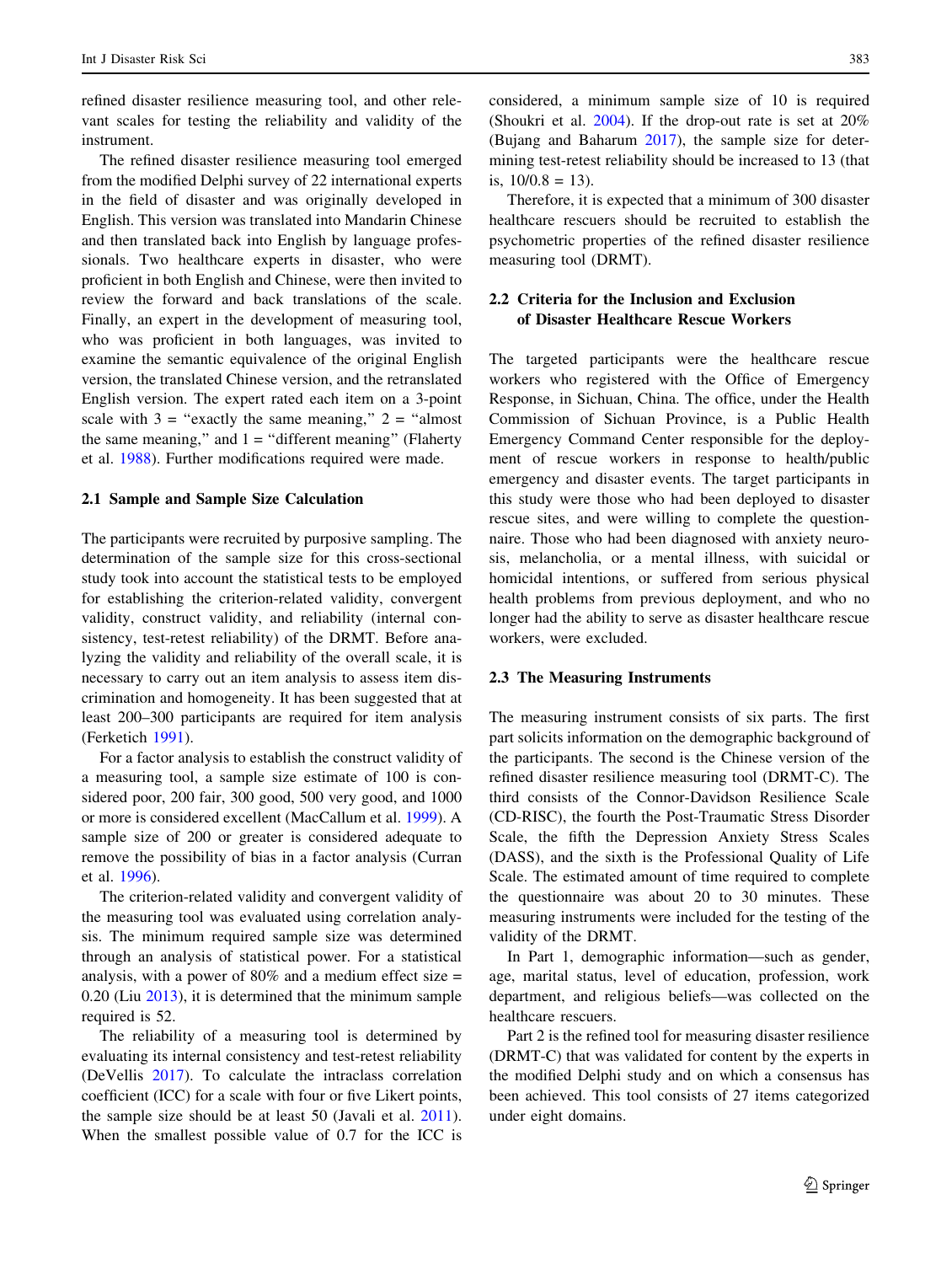The scales in Parts 3 to 6 were included for the evaluation of the criterion and convergent validity of the refined DRMT. Part 3 is the short version of the Connor-Davidson Resilience Scale (CD-RISC, 10 items) (Campbell-Sills and Stein [2007\)](#page-10-0), which was employed in related studies to measure the ability of rescue workers to cope with adversity. The respondents were asked to rate each item on a scale from 0 (not true at all) to 4 (true nearly all the time). The 10-item CD-RISC in this study displayed excellent psychometric properties, with a Cronbach's alpha of 0.95.

Part 4 is the Post-Traumatic Stress Disorder (PTSD) Checklist Civilian Version (PCL-C), which has been used to assess PTSD among healthcare rescuers. The checklist is a self-reported 17-item symptom scale that corresponds to the American Psychiatric Association's DSM-IV criteria. Each item is scored from 1 (not at all) to 5 (extremely). Possible scores for the scale range from 17 to 85. A person with a score of 50 or greater is classified as probably having PTSD (Perrin et al. [2007\)](#page-11-0). The internal consistency of the full scale measured using the Cronbach's alpha coefficient in this study was 0.97. The Cronbach's alpha values for the three domains were 0.93, 0.95, and 0.94 for intrusion and re-experiencing, avoidance and numbing, and hyperarousal, respectively.

Part 5 is the short version of the Depression Anxiety Stress Scales (DASS) (Henry and Crawford [2005\)](#page-10-0). The DASS is a self-reported scale designed to measure the negative emotional states of depression, anxiety, and stress, with seven items in each of the three subscales. The subjects were asked to use 4-point severity/frequency scales to rate the extent to which they experienced each state over the past week. Scores were calculated by summing the scores of the items in the subcategories (Henry and Crawford [2005\)](#page-10-0). The reliabilities (internal consistencies) of the DASS in this study were regarded as excellent, with the Cronbach's alpha of 0.97 for the total scale, 0.92 for the depression subscale, 0.92 for the anxiety subscale, and 0.89 for the stress subscale.

Part 6 is the Professional Quality of Life Scale (PQLS). The PQLS is a 30-item scale consisting of three facets compassion satisfaction (CS), burnout (BO), and secondary trauma. The participants were asked to use a 5-point Likert scale to indicate their responses to each item, with  $1 =$ never,  $2 = \text{rarely}, 3 = \text{sometimes}, 4 = \text{often}, \text{ and } 5 = \text{very}$ often (Stamm [2009\)](#page-11-0). The reliability of the PQLS in this study is considered acceptable, with Cronbach's alpha of 0.8 for the total scale and of 0.89, 0.79, and 0.89 for the subscales for compassion satisfaction, burnout, and secondary traumatic stress.

#### 2.4 Data Collection Procedure

WeChat is the most commonly used Internet-based social networking software system in China's mainland. The Director of the Office of Emergency Response in Sichuan Province assisted in the process of collecting data for this study by helping to recruit the participants through this Internet social networking system.

The Director first provided a brief description of the study and its aims to the members of the emergency response team in their WeChat group, and briefly introduced the researcher. The information sheet, consent form, and the questionnaire, including the DRMT-C were sent to the WeChat group with 30 group leaders of healthcare rescuers. The group leaders then relayed the information to the 30–80 healthcare members in their respective rescue teams, with a total of 1190 rescuers. The participants were asked to approach the researcher directly by individual e-mail if they had any questions about the survey, rather than through the WeChat group. They were also instructed not to share their answers to the questionnaire with other team members. Finally, a total of 958 (response rate of 80.5%) healthcare rescuers returned the questionnaire, of which 936 questionnaires were valid and included in this study.

The time interval for the evaluation of the test-retest reliability of the DRMT was considered carefully. It was important that the interval neither be too long nor too short. The appropriate time interval would vary depending on the research task, but 2–14 days is common and considered appropriate (Streiner et al. [2015\)](#page-11-0). For the test and retest reliability testing, 27 participants were invited to repeat the DRMT scale 14 days after they first completed the questionnaire.

#### 2.5 Data Analysis

All data were downloaded for analysis from the online survey platform Wenjuanxing—an automatic questionnaire system in China—into the Statistical Package for Social Science (SPSS) Version 25 for Windows and AMOS SPSS. Both descriptive and inferential statistical methods were adopted.

Descriptive statistics, including frequencies, percentages, means, and standard deviations, were used to describe the characteristics (for example, age, gender, marital status) of the participants. All of the procedures for validating the disaster resilience measuring tool are outlined in Fig. [1.](#page-4-0)

The item analysis was conducted by evaluating the item discriminability and item homogeneity. The critical ratio (CR) was used to determine whether an item had sufficient discriminative power. Each item between the 27% highestscoring group and the 27% lowest-scoring group was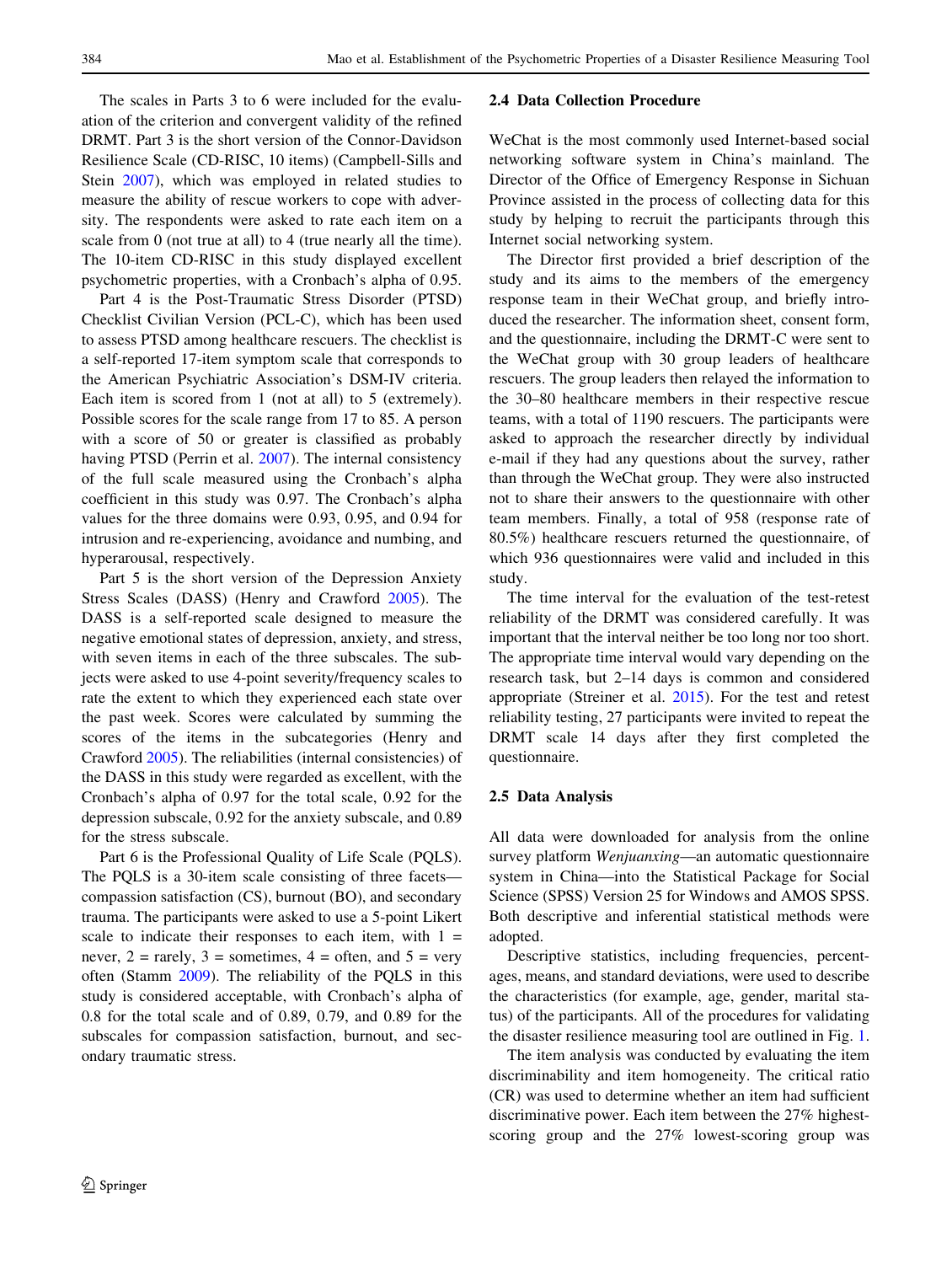<span id="page-4-0"></span>



assessed using a two independent-sample t-test, with a CR value of more than 3 indicating good item discriminability. A correlation analysis was conducted to examine the homogeneity between the items and the entire test. Items with a CR value of below 3 or a correlation coefficient of below 0.3 were eliminated (Field [2013](#page-10-0)).

An exploratory factor analysis (EFA) and a confirmatory factor analysis (CFA) were conducted to determine the construct validity of the DRMT-C. The correlation analysis was conducted to assess the criterion-related validity and convergent validity of the measuring tool. The level of significance for the statistical tests was set at  $p \le 0.05$ . Items with factor loadings of above 0.40 (Tsai et al. [2015\)](#page-11-0) were considered for inclusion in the final measuring tool.

The reliability of the refined DRMT-C was estimated by its internal consistency, measured by Cronbach's alpha (Javali et al. [2011](#page-11-0)), and by its test-retest reliability, measured by the ICC obtained in the test-retest method (Streiner et al. [2015\)](#page-11-0). The significant value for reliability was set at 0.70 (Nunnally [1978](#page-11-0); Ferketich [1991\)](#page-10-0).

A receiver operating characteristic (ROC) analysis (Martin et al. [2006\)](#page-11-0) was carried out to determine the optimal cut-off score when using the DRMT-C for distinguishing between high and low levels of disaster resilience

in the healthcare rescuers. The levels of disaster resilience can be used to identify those who might be at risk of developing negative psychological consequences.

## 3 Results

The following section describes the demographic characteristics of the participants, the item analysis, and the validity and reliability of the refined DRMT-C.

#### 3.1 Characteristics of the Participants

A total of 936 valid questionnaires returned by disaster healthcare rescue workers were included for analysis. As the numbers of the participants has a strong sample power for the analysis of EFA and CFA in subgroups (Kyriazos [2018](#page-11-0)), the questionnaires were randomly assigned to EFA and CFA subgroups for analysis, with 468 subsamples in each group. The characteristics of the participants in the EFA and CFA groups are shown in Table [1.](#page-5-0) There were no significant differences between the two groups in their demographic characteristics.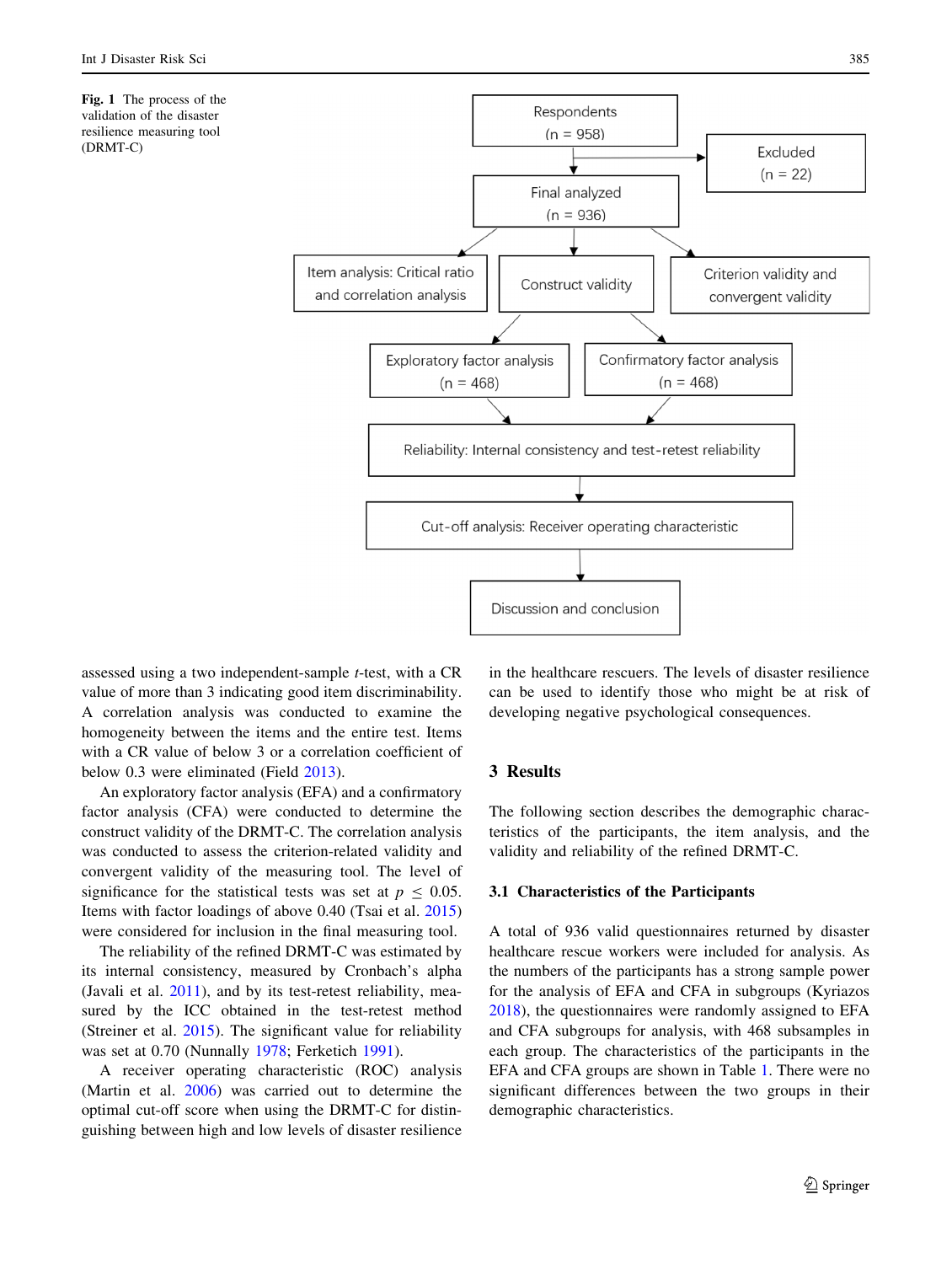<span id="page-5-0"></span>**Table 1** Characteristics of the participants ( $N = 936$ ) in the 2019 study on the disaster resilience of healthcare rescue workers in Sichuan Province, China

| Characteristics                              | EFA Group $(n = 468)$ |           | CFA Group ( $n = 468$ ) |           | $\chi^2/t$ | $\boldsymbol{P}$ |
|----------------------------------------------|-----------------------|-----------|-------------------------|-----------|------------|------------------|
|                                              | N(M)                  | $\%$ (SD) | N(M)                    | $\%$ (SD) |            |                  |
| Gender                                       |                       |           |                         |           |            |                  |
| Male                                         | 95                    | 20.3%     | 104                     | 22.2%     | 0.517      | 0.472            |
| Female                                       | 373                   | 79.7%     | 364                     | 77.8%     |            |                  |
| Age                                          | 39.0                  | 7.8       | 38.2                    | 8.6       | 1.43       | 0.153            |
| Marital status                               |                       |           |                         |           |            |                  |
| Single                                       | 39                    | 8.3%      | 56                      | 11.9%     | 3.386      | 0.066            |
| Married                                      | 429                   | 91.7%     | 416                     | 88.9%     |            |                  |
| <b>Education</b> levels                      |                       |           |                         |           |            |                  |
| Bachelor and below                           | 428                   | 91.5%     | 420                     | 89.7%     | 0.37       | 0.803            |
| Master's and above                           | 40                    | 8.5%      | 48                      | 10.3%     |            |                  |
| Profession                                   |                       |           |                         |           |            |                  |
| Physician                                    | 61                    | 13.0%     | 55                      | 11.8%     | 0.908      | 0.636            |
| Nurse                                        | 376                   | 80.3%     | 387                     | 82.7%     |            |                  |
| Emergency personnel                          | 31                    | $6.6\%$   | 26                      | 5.6%      |            |                  |
| Work department                              |                       |           |                         |           |            |                  |
| Emergency department                         | 194                   | 41.5%     | 180                     | 38.5%     | 1.766      | 0.414            |
| Intensive care unit                          | 44                    | 9.4%      | 51                      | 10.9%     |            |                  |
| Others                                       | 230                   | 49.2%     | 237                     | 50.6%     |            |                  |
| Duration of employment                       | 17.78                 | $8.9\%$   | 16.91                   | 9.3%      | 1.47       | 0.141            |
| Religious belief                             | 65                    | 13.9%     | 51                      | 10.9%     | 1.929      | 0.165            |
| Received training on disaster                | 332                   | 70.9%     | 354                     | 75.6%     | 2.642      | 0.104            |
| Type of disaster rescue involved             |                       |           |                         |           |            |                  |
| Earthquake                                   | 176                   | 61.3%     | 172                     | 57.7%     | 2.68       | 0.44             |
| Infectious disease outbreak                  | 37                    | 12.9%     | 47                      | 15.8%     |            |                  |
| Traffic accidents                            | 51                    | 17.8%     | 46                      | 15.4%     |            |                  |
| Others                                       | 43                    | 15.0%     | 33                      | 11.1%     |            |                  |
| Time of arrival in disaster areas            |                       |           |                         |           |            |                  |
| Within 3 days                                | 115                   | 88.5%     | 104                     | 80.6%     | 3.245      | 0.355            |
| $3-7$ days                                   | $\overline{7}$        | 5.4%      | 10                      | 7.8%      |            |                  |
| $8-14$ days                                  | 5                     | 3.9%      | 10                      | 7.8%      |            |                  |
| After 14 days                                | 3                     | 2.3%      | 5                       | 3.9%      |            |                  |
| Exposure to human remains                    | 37                    | 28.5%     | 31                      | 24.0%     | 0.656      | 0.418            |
| Commander of the team                        | 30                    | 23.1%     | 23                      | 17.8%     | 1.095      | 0.295            |
| Received counseling support after deployment | 39                    | 30.0%     | 27                      | $20.9\%$  | 2.805      | 0.094            |

Note: EFA, exploratory factor analysis; CFA, confirmatory factor analysis.

## 3.2 Item Analysis

The item analysis showed that most of the items of the disaster resilience measuring tool could discriminate between those with higher and lower levels of disaster resilience (critical ratio, CR of most items was  $> 3$ , except items # 1, 10, and 22 with CR at 1 or 2). The correlation coefficients of the items and the whole questionnaire were higher than 0.3, indicating the good homogeneity of the refined DRMT-C.

## 3.3 Validity

The validity of the refined DRMT-C in this study was evaluated through construct validity, which was analyzed by exploratory factor analysis and confirmatory factor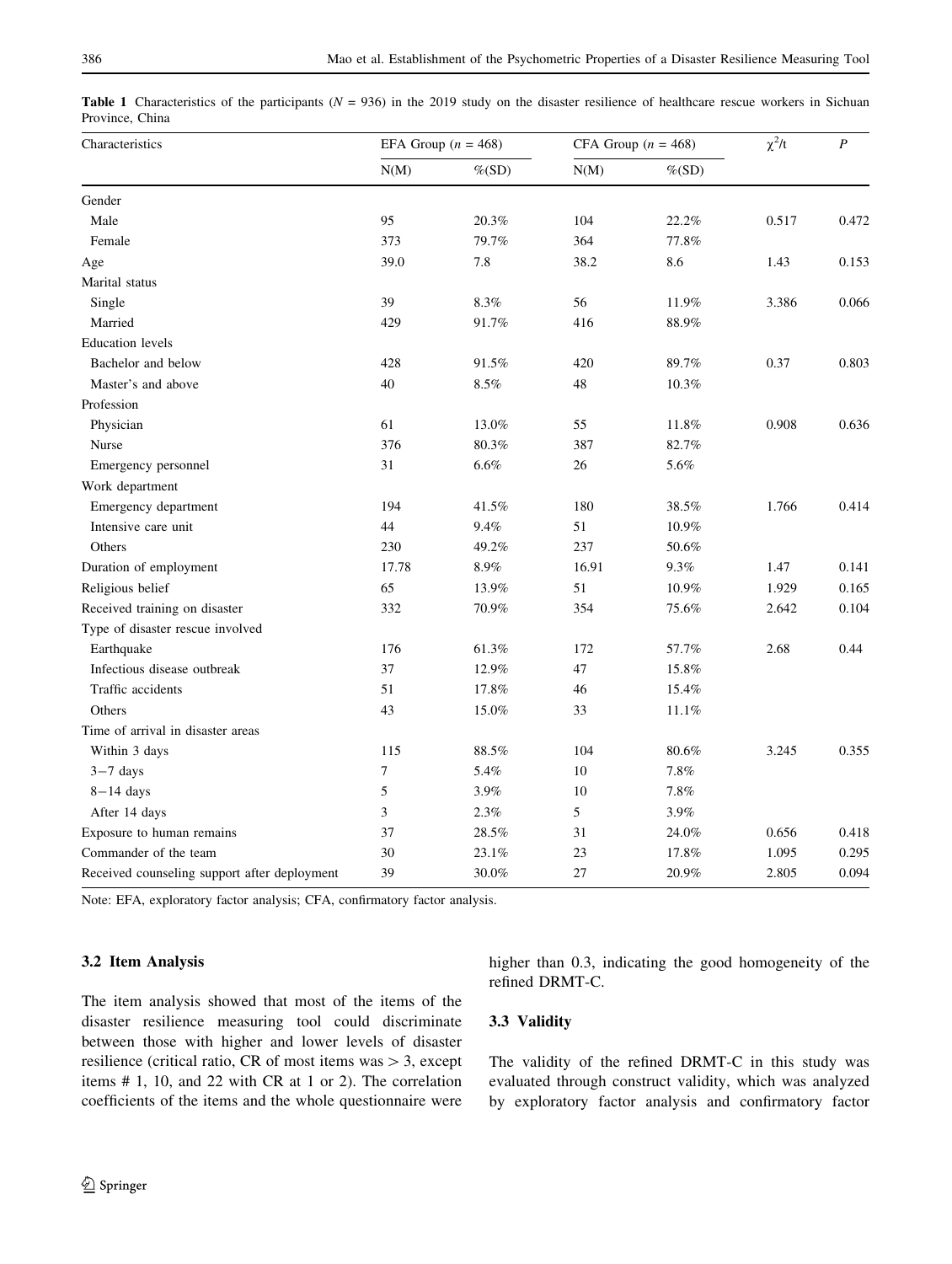analysis, and criterion-related validity and convergent validity.

#### 3.3.1 Exploratory Factor Analysis for Construct Validity

With regard to the EFA, the Kaiser-Meyer-Olkin (KMO) statistic was first used to determine how suitable the data were for a factor analysis, and Bartlett's test of sphericity was conducted to assess whether the items could be used to detect structure. The KMO of this study at 0.942 was greater than 0.5, and Bartlett's test of sphericity was significant ( $\chi^2$  = 6285.541, P < 0.001), indicating that a factor analysis would be suitable for use in evaluating the disaster resilience measuring tool.

A scree plot of the eigenvalues of factors or principal components was used to determine the number of factors to retain in an EFA or the principal components to keep in a principal component analysis (Fig. 2). The scree plot confirmed the viability of the four-factor model of disaster resilience after the removal of items 2, 3, 7, 18, and 21 with factor loadings below 0.40.

The principal axis factor analysis is shown in Table [2.](#page-7-0) The first factor (Self-efficacy) explained 20.89% of the variance with seven items, with an eigenvalue of 8.23. The second factor (Social support) explained 15.93% of the variance with four items, with an eigenvalue of 2.10. The third factor (Positive growth) explained 15.72% of the variance with five items, with an eigenvalue of 1.20. The

fourth factor (Altruism) explained 13.39% of the variance with five items, with an eigenvalue of 1.01. In total, the four factors explained 65.93% of the cumulative variance. All of the items that remained in this model demonstrated a salient factor loading (above 0.40) on their latent variable, indicating that the disaster resilience measuring tool has a good construct structure.

#### 3.3.2 Confirmatory Factor Analysis for Construct Validity

The EFA-derived four-factor solution was validated in the CFA group, as shown in Fig. [3.](#page-8-0) This CFA model shows that all regression weights exhibited a positive and significant value (above 0.4). The CFA indicated a highly satisfactory goodness fit for the four-factor model: minimum discrepancy (CMIN/DF, 2.846), goodness of fit index (GFI,  $0.916 \ge 0.90$ , comparative fit index (CFI,  $0.949 \ge 0.90$ ), adjusted goodness of fit index (AGFI,  $0.891 \ge 0.80$ ), and root mean square error of approximation (RMSEA, 0.063  $\leq 0.08$ ).

#### 3.3.3 Criterion-Related Validity and Convergent Validity

Criterion validity and convergent validity were analyzed using the bivariate correlations with Spearman coefficient r (Table [3](#page-8-0)). The criterion-related validity of disaster resilience was evaluated using its significant relationship with the Connor-Davidson Resilience Scale (CD-RISC) ( $P \leq$ 

Fig. 2 Scree plot of the **Scree Plot** principal axis factor analysis of the disaster resilience measuring tool (DRMT-C) ś Eigenvalue  $\overline{2}$ 1  $\frac{1}{8}$  $9, 10, 11$ 12 13 14 15 16 17 18 19 20 21 22 23 24 25 26 27 **Component Number**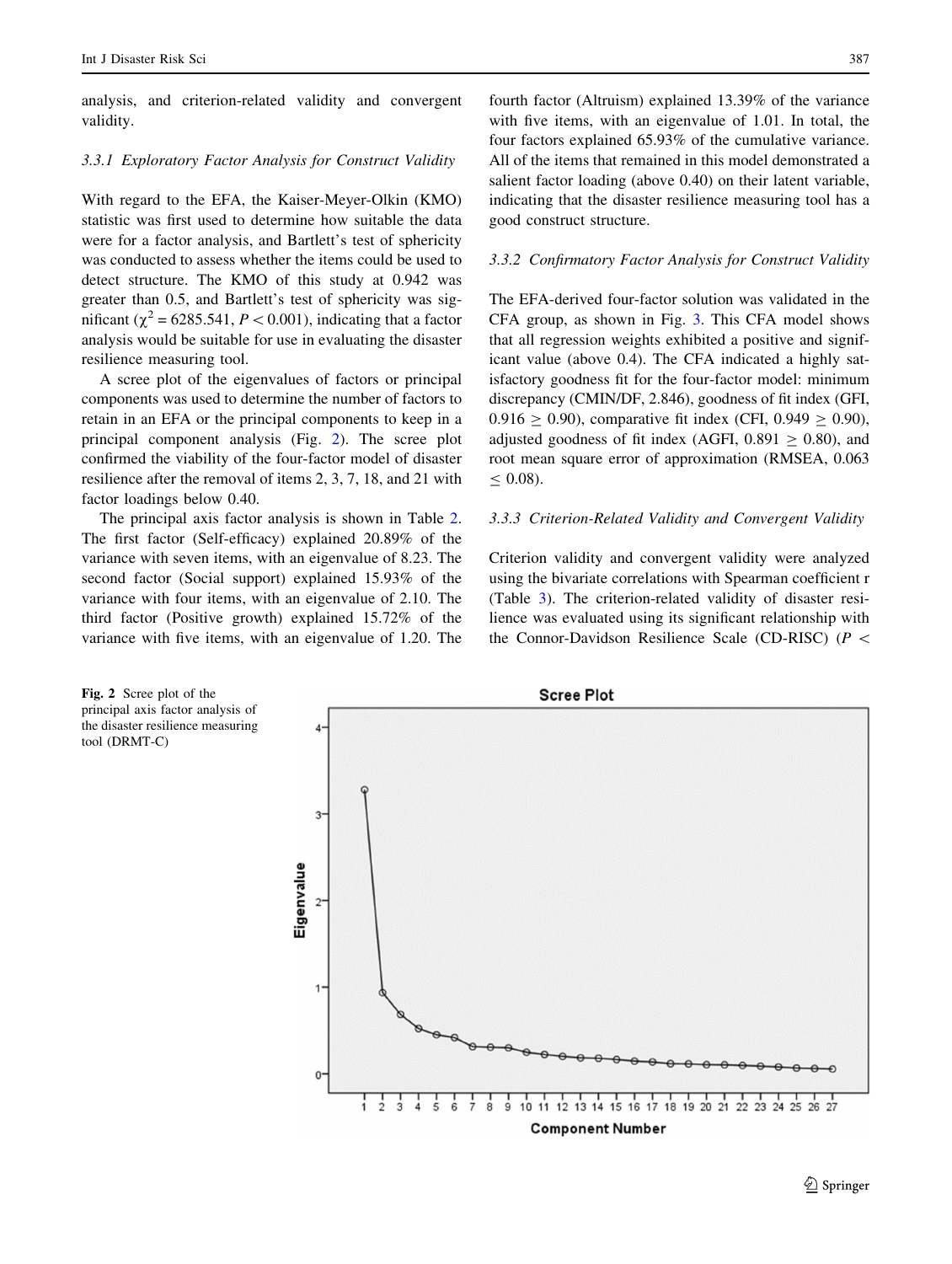| Factors         | Items          | Rotated Sums of Squared Loadings |              | Rotated Component Matrix (a) |          |          |          |  |
|-----------------|----------------|----------------------------------|--------------|------------------------------|----------|----------|----------|--|
|                 |                | Variance %                       | Cumulative % | Factor 1                     | Factor 2 | Factor 3 | Factor 4 |  |
| Self-efficacy   | 16             | 20.89                            | 20.89        | $0.81\,$                     |          |          |          |  |
|                 | 19             |                                  |              | 0.79                         |          |          |          |  |
|                 | $8\,$          |                                  |              | 0.72                         |          |          |          |  |
|                 | 20             |                                  |              | 0.72                         |          |          |          |  |
|                 | 15             |                                  |              | 0.66                         |          |          |          |  |
|                 | 17             |                                  |              | 0.62                         |          |          |          |  |
|                 | 9              |                                  |              | 0.57                         |          |          |          |  |
| Social support  | 11             | 15.93                            | 36.82        |                              | 0.75     |          |          |  |
|                 | 14             |                                  |              |                              | 0.72     |          |          |  |
|                 | 13             |                                  |              |                              | 0.71     |          |          |  |
|                 | 12             |                                  |              |                              | 0.70     |          |          |  |
| Positive growth | 26             | 15.72                            | 52.54        |                              |          | 0.76     |          |  |
|                 | 25             |                                  |              |                              |          | 0.75     |          |  |
|                 | 24             |                                  |              |                              |          | 0.68     |          |  |
|                 | 23             |                                  |              |                              |          | 0.61     |          |  |
|                 | 27             |                                  |              |                              |          | 0.59     |          |  |
| Altruism        | $\overline{4}$ | 13.39                            | 65.93        |                              |          |          | 0.83     |  |
|                 | 5              |                                  |              |                              |          |          | 0.83     |  |
|                 | 6              |                                  |              |                              |          |          | 0.77     |  |

<span id="page-7-0"></span>Table 2 Factor loadings of items of the disaster resilience measuring tool (DRMT-C)

0.01,  $r = 0.566$ . The convergent validity was estimated using its correlation with stress ( $P \, < 0.05$ ,  $r = -0.095$ ), depression ( $P < 0.01$ ,  $r = -0.127$ ), post-traumatic stress disorder (PCL-C) ( $P \, < 0.05$ ,  $r = -0.100$ ), compassion satisfaction ( $P < 0.01$ ,  $r = 0.536$ ), and burnout ( $P < 0.01$ ,  $r = -0.330$ . However, no significant association was found between disaster resilience and anxiety ( $P > 0.05$ ,  $r = -0.081$ ), and the secondary trauma scales ( $P > 0.05$ ,  $r =$  $-0.028$ ).

## 3.4 Reliability

The reliability of the scale was tested using Cronbach's alpha. The Cronbach's alpha for the whole disaster resilience measuring tool was 0.92, with four factors ranging from 0.84 to 0.87, suggesting that the disaster resilience measuring tool (DRMT-C) has satisfactory internal consistency in relation to the population of healthcare rescue workers in China. The intraclass correlation coefficient (ICC) of the scale among the 27 healthcare rescuers were all higher than 0.85 (ranging from 0.85 to 0.95), indicating that the disaster resilience measuring tool has adequate stability.

## 3.5 Cut-off Score for Discriminating between Levels of Disaster Resilience

The cut-off scores for the disaster resilience of healthcare rescuers and the effectiveness of the CD-RISC, CS, and BO are 59.50, 60.50, and 58.50, with a maximum Youden Index score of from 0.28 to 0.50 to discriminate between disaster healthcare rescuers with different levels of compassion satisfaction, burnout, and depression.

#### 4 Discussion

The aim of this study was to evaluate the psychometric properties of a disaster resilience measuring tool (DRMT-C) developed by the research team based on a series of studies (Mao et al. [2019](#page-11-0); Mao, Fung, et al. [2020](#page-11-0); Mao, Loke, et al. [2020;](#page-11-0) Mao, Wang, et al. [2020](#page-11-0)), and according to the guidelines on the development of scales (DeVellis [2017](#page-10-0)). The ultimate aim of establishing the psychometric properties of the measuring instrument was to measure disaster resilience in healthcare rescuers. This is the first measuring tool developed specifically for the assessment of disaster resilience of healthcare rescue workers.

The results of the item analysis showed that all but three items had adequate discriminability ( $CR > 3$ ) for inclusion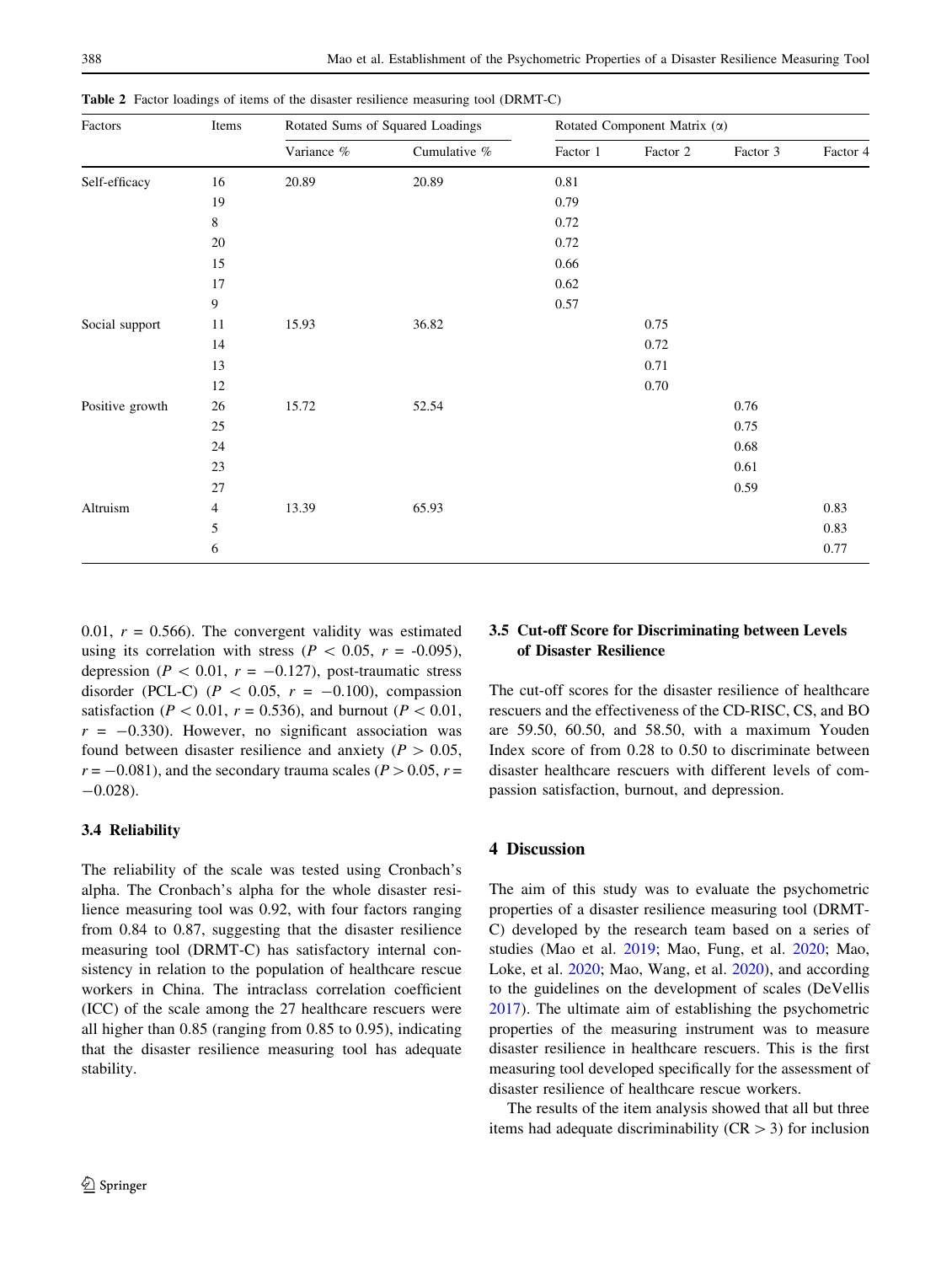<span id="page-8-0"></span>

Fig. 3 Confirmatory factor analysis model of the disaster resilience<br>magnetic confirmatory factor analysis model of the disaster resilience<br>inally under the domain of coping strategies and was measuring tool (DRMT-C)

in the measuring tool. Three items # 1, 10, and 22 with CR  $<$  3 were removed accordingly. Construct validity of the DRMT-C was tested by EFA and CFA. Exploratory factor analysis confirmed four factors that adequately explained 65.93% of the total variance. Items # 2, 3, 7, 18, and 21 with factor loadings below 0.40 were removed after EFA. Confirmatory factor analysis showed a highly satisfactory goodness fit, consistent with the four-factor model. The DRMT-C also displayed good criterion-related validity, convergent validity, and excellent reliability. Finally, a four-factor DRMT-C—including the domains of self-efficacy, social support, positive growth, and altruism—with a total of 19 items was confirmed.

The resulting four-factor model supported the findings of our qualitative interview study on the views of disaster among healthcare rescuers (Mao et al. [2019](#page-11-0)), and of a review of the literature on the characteristics of resilience (Mao, Fung, et al. [2020](#page-11-0)). However, four domains—optimism, preparations for disaster, perceived control, and coping strategies—that emerged in our modified Delphi study (Mao, Loke, et al. [2020\)](#page-11-0) were not supported in this study and were removed accordingly.

However, some of the items under the removed domains were grouped with the four identified factors in this study. For example, the original items # 8, 9, 15, and 16 that were under the domains of preparations for disaster and perceived control were shifted to the domain of self-efficacy in the current study. It can be explained that both the domains of preparations for disaster and perceived control have influence and impact on an individual's self-efficacy (Jungki [2019;](#page-11-0) Kiliç and Şimşek [2019](#page-11-0)). Item 23 was orig-

Table 3 Bivariate correlations, Spearman coefficient r for disaster resilience, CD-RISC, DASS-21, PCL-C, and PQLS

| Dimension           | CD-RISC   | DASS-21       |            |            |            | <b>PQLS</b> |            |            |
|---------------------|-----------|---------------|------------|------------|------------|-------------|------------|------------|
|                     |           | <b>Stress</b> | Anxiety    | Depression | PCL-C      | <b>CS</b>   | <b>BO</b>  | <b>STS</b> |
| Disaster resilience | $0.566**$ | $-0.095*$     | $-0.081$   | $-0.127**$ | $-0.100*$  | $0.536**$   | $-0.330**$ | $-0.028$   |
| $CD-RISC$           |           | $-0.154**$    | $-0.136**$ | $-0.178**$ | $-0.205**$ | $0.584**$   | $-0.453**$ | $-0.039$   |
| <b>Stress</b>       |           |               | $0.832**$  | $0.842**$  | $0.746**$  | $-0.132**$  | $0.504**$  | $0.591**$  |
| Anxiety             |           |               |            | $0.875**$  | $0.775**$  | $-0.177**$  | $0.522**$  | $0.631**$  |
| Depression          |           |               |            |            | $0.765**$  | $-0.216**$  | $0.565**$  | $0.613**$  |
| <b>PTSD</b>         |           |               |            |            |            | $-0.159**$  | $0.574**$  | $0.682**$  |
| CS                  |           |               |            |            |            |             | $-0.574**$ | $-0.044$   |
| BO.                 |           |               |            |            |            |             |            | $0.619**$  |

Note:  $** = P \lt 0.01$ ;  $* = P \lt 0.05$ ; CD-RISC, Connor-Davidson Resilience Scale; DASS-21, Depression Anxiety Stress Scales; PTSD-PCL-C, Post-Traumatic Stress Disorder Checklist Civilian Version; PQLS, Professional Quality of Life Scale; CS, Compassion Satisfaction; BO, Burnout; STS, Secondary Trauma Scales.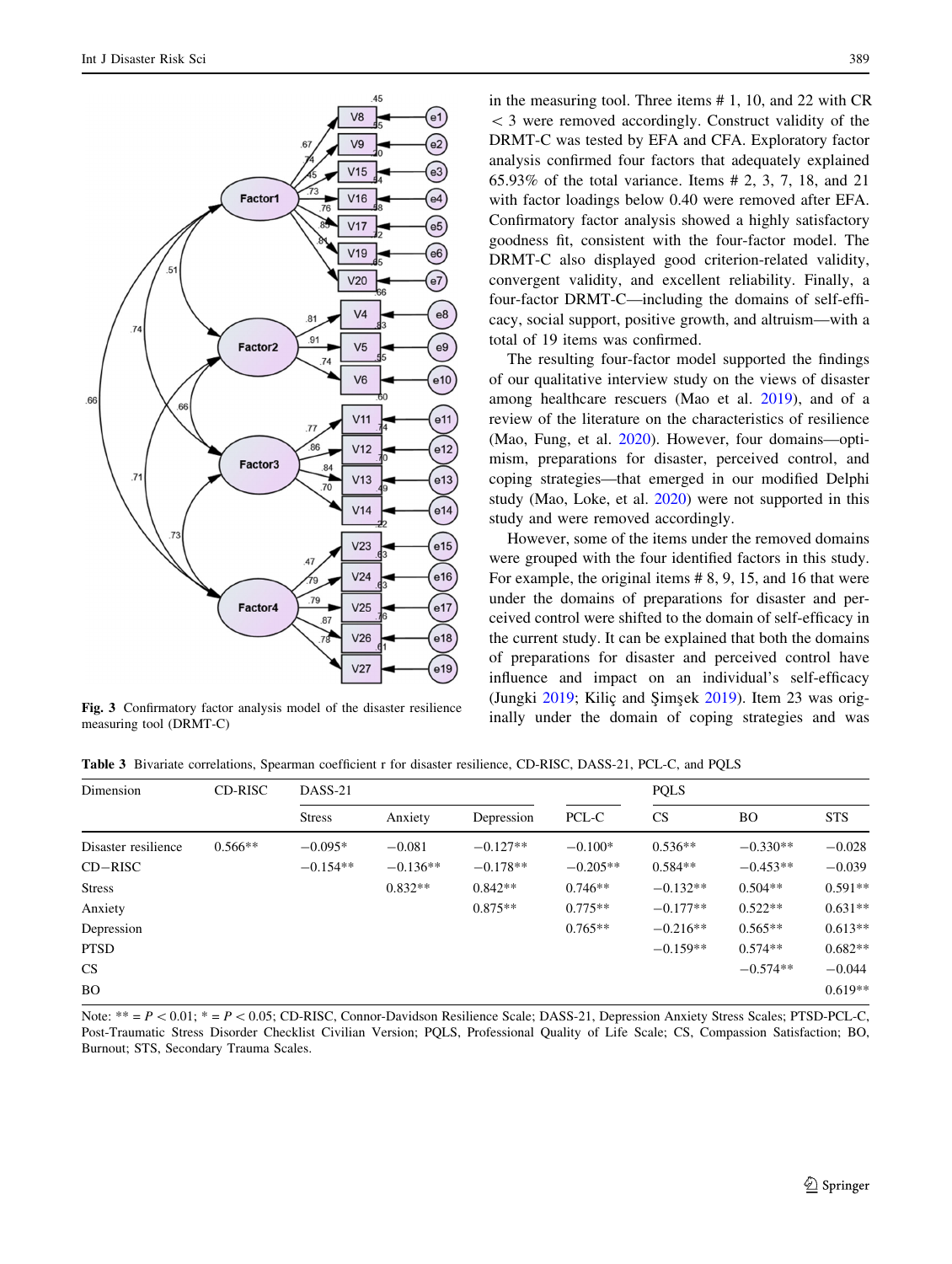shifted to the factor of social support. This may be explained by the positive relationship between social support and coping strategies (Chao [2017\)](#page-10-0). The domain of optimism was also deleted, but this may be accounted for by the evidence that optimism is a predictor of positive growth (Britton et al. [2019\)](#page-10-0). The items under the domain of optimism may be well reflected by positive growth, a factor that is included in this study. As such, the DRMT-C has satisfactory construct validity in a sample of Chinese healthcare rescuers on the individual level of disaster resilience.

The CD-RISC-10 was used to test the criterion-related validity of the DRMT-C on measuring psychological resilience. There was a moderate and significant correlation between the two instruments ( $P < 0.01$ ,  $r = 0.566$ ), indicating a good criterion-related validity of the DRMT-C.

The PCL-C, DASS-21, and PQLS were adopted to test the convergent validity of the DRMT-C in this study. The results of the study showed that there were significant negative correlations between disaster resilience and PTSD, stress, depression, and burnout. The findings are consistent with other studies that explored the relationship between individual resilience and psychological well-being among disaster rescue workers (Johnson et al. [2011](#page-11-0); Bensimon [2012](#page-10-0); Zerach et al. [2013;](#page-12-0) De La Rosa et al. [2016](#page-10-0); Scuri et al. [2019\)](#page-11-0). The results supported the view that individuals who are resilient are better able to overcome stressful conditions in life (Masten [2001](#page-11-0)), and this may reduce the possibility that these healthcare rescue workers suffer from negative psychological consequences.

It was unexpected for the researchers to find that disaster resilience was negatively correlated with anxiety and secondary trauma, although with no statistical significance. This finding is different from a study conducted among military personnel and veterans (King et al. [2006](#page-11-0)). An explanation may be that healthcare rescue workers in this study who had been extensively involved in disaster rescue work, experienced positive growth following traumatic exposure, and with high levels of disaster resilience were less likely to experience anxiety (Nishi et al. [2016;](#page-11-0) Iwasa et al. [2019;](#page-11-0) Mao et al. [2019](#page-11-0); Tominaga et al. [2020](#page-11-0)). Further study is necessary to explore the association of anxiety (and other mental health outcomes) and disaster resilience and possible changes over time.

Cronbach's alpha and ICCs were used for estimating the reliability of the DRMT-C. The Cronbach's alpha of all items in the tool are  $> 0.84$ , well over the recommended score of 0.7 (DeVellis [2017\)](#page-10-0), indicating an excellent internal consistency. In addition, the ICC values of the scale indicating the test-retest reliability were higher than 0.85, suggestive of the reliable and stable performance of the DRMT-C.

The cut-off discriminative point of the disaster resilience measuring tool, between 58.5 and 60.5, differentiated high and low levels of disaster resilience. This suggests that managers and researchers in the disaster field should identify those healthcare rescuers with a disaster resilience score below 61 using the DRMT and provide them with specific training to enhance disaster resilience.

The findings from the current study provide healthcare rescuers with a theoretical understanding of individual disaster resilience. The four factors of disaster resilience confirmed in this study can be considered as protective factors of rescue workers who are facing the challenges and difficulties in their deployment to disaster work. These factors demonstrated that healthcare rescuers with internal (self-efficacy, positive growth, altruism) and external (social support) resources would be less likely to suffer from negative psychological consequences following disastrous events.

As there was no specific tool that measured disaster resilience previously, studies in the area had to borrow resilience tools that were developed among populations/clients other than healthcare rescuers. These resilience tools do not consist of the two domains of disaster resilience identified in this study: positive growth and altruism. These two domains of disaster resilience were important in disaster healthcare rescuers, playing essential roles in ''bouncing back,'' and unselfish service to others, while adapting to adverse events (Mao et al. [2019;](#page-11-0) Mao, Fung, et al. [2020](#page-11-0)). These two unique domains in the concept of disaster resilience highlighted the importance of healthcare rescuer resilience during and after deployment.

## 5 Conclusion

This study provided evidence that the disaster resilience measuring tool (DRMT-C19) with four factors has satisfactory psychometric properties and is a valid, reliable, and valuable instrument for assessing disaster resilience in Chinese healthcare rescue workers. The scale needs to be tested further among other populations and those from other cultures.

The following limitations in this study should be considered. First, purposive sampling may lead to a biased sample, as only those with motivation completed the questionnaires. Second, the recruitment of the participants and completion of the questionnaire were conducted through the WeChat social network, and only those with access to this network were able to take part. Finally, due to time limitations, the predictive validity of the disaster resilience measuring tool was not explored in this study, and should be examined in future research.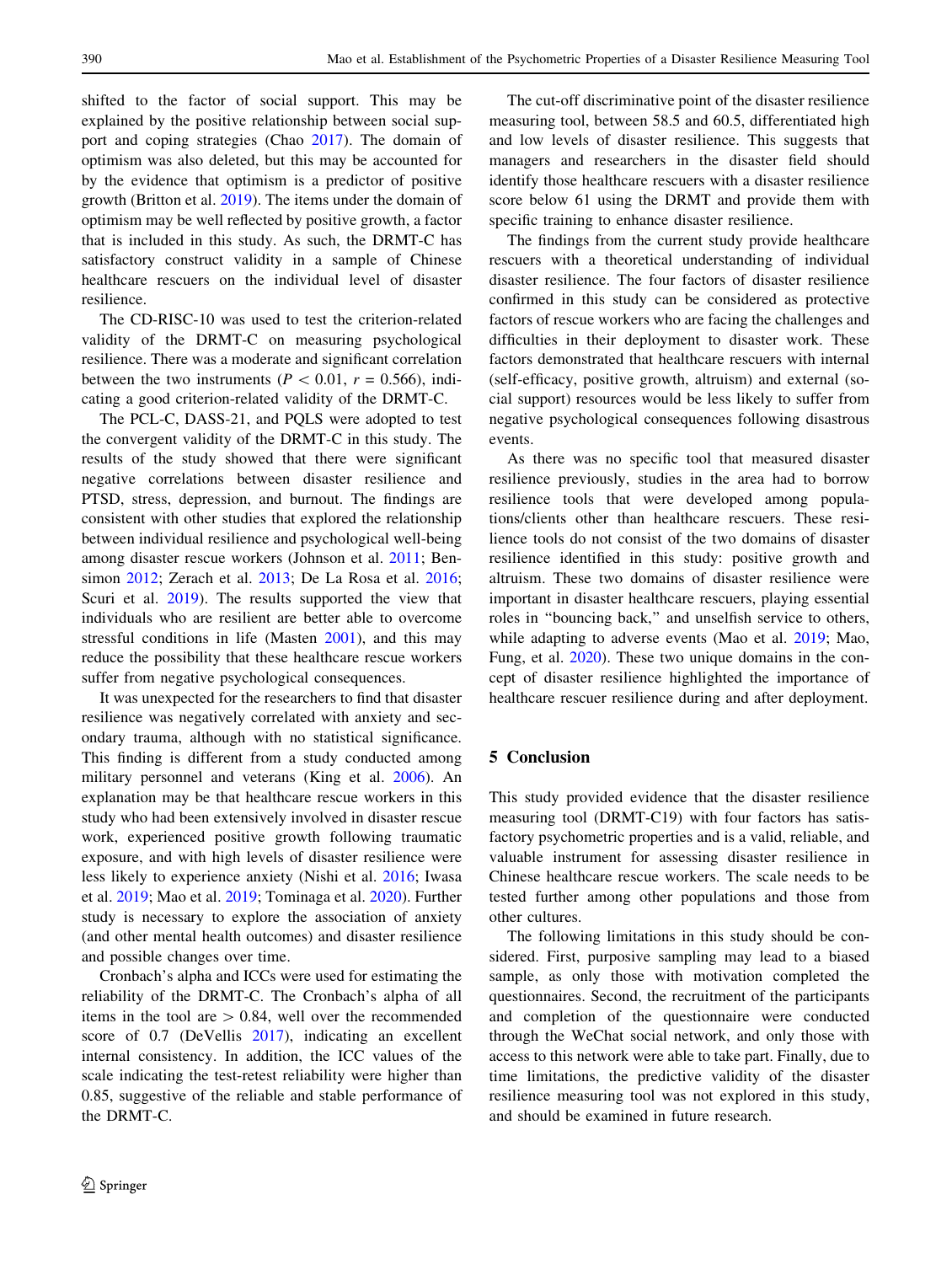<span id="page-10-0"></span>This disaster resilience measuring tool was developed mostly in Asian countries, and validated among Chinese healthcare rescuers. The tool should also be tested for psychometric properties if it is to be used among other populations and people of different countries/cultures. Longitudinal studies of those who have been exposed to disasters, as well as those who have not, will reveal the sensitivity of this disaster resilience tool in identifying changes in disaster resilience over time. In the recruitment and training of disaster rescuers, this tool may also be used to identify individuals who may be at risk of developing negative psychological well-being.

A resilience enhancement program should be developed specifically for healthcare rescuers that covers the four domains (factors) confirmed in the disaster resilience measuring tool to facilitate their resilience. The contents of this program should be multidimensional, including disaster preparation at the individual and family level, theoretical knowledge of disasters, medical rescue skills, psychological first aid (PFA), both for victims and the rescue workers, and coping strategies to enhance the healthcare disaster rescuers' self-efficacy. Enhancement programs should also strengthen the social support of healthcare rescuers by encouraging them to seek support from others such as co-workers, professional psychologists, and friends or family members. By improving self-efficacy, gaining social support, together with a strong will to serve/ help others in need, this intervention will promote positive growth, and thus resilience among disaster rescue workers.

Acknowledgments We are grateful to the Director of the Office of Emergency Response in Sichuan Province who assisted in the process of collecting data for this research. Also, we would like to express our gratitude to all the personnel who participated in this study. Finally, we deeply thank those who helped us forward and back translate the DRMT into Chinese and English, and the experts who reviewed the translated version of the DRMT before data collection for this study.

Open Access This article is licensed under a Creative Commons Attribution 4.0 International License, which permits use, sharing, adaptation, distribution and reproduction in any medium or format, as long as you give appropriate credit to the original author(s) and the source, provide a link to the Creative Commons licence, and indicate if changes were made. The images or other third party material in this article are included in the article's Creative Commons licence, unless indicated otherwise in a credit line to the material. If material is not included in the article's Creative Commons licence and your intended use is not permitted by statutory regulation or exceeds the permitted use, you will need to obtain permission directly from the copyright holder. To view a copy of this licence, visit [http://creativecommons.](http://creativecommons.org/licenses/by/4.0/) [org/licenses/by/4.0/.](http://creativecommons.org/licenses/by/4.0/)

## References

Ali-Abadi, T., S. Talepasand, C. Boyle, and H.S. Nia. 2020. Psychometric properties of the Baruth Protective Factors Inventory among nursing students. PLoS ONE 15(6): Article e0233760.

- Arrogante, O., and E. Aparicio-Zaldivar. 2017. Burnout and health among critical care professionals: The mediational role of resilience. Intensive and Critical Care Nursing 42: 110–115.
- Bensimon, M. 2012. Elaboration on the association between trauma, PTSD and posttraumatic growth: The role of trait resilience. Personality and Individual Differences 52(7): 782–787.
- Bonanno, G.A., C.R. Brewin, K. Kaniasty, and A.M. La Greca. 2010. Weighing the costs of disaster: Consequences, risks, and resilience in individuals, families, and communities. Psychological Science in the Public Interest: A Journal of the American Psychological Society 11(1): 1–49.
- Britton, M., L. LaLonde, A. Oshio, and K. Taku. 2019. Relationships among optimism, pessimism, and posttraumatic growth in the US and Japan: Focusing on varying patterns of perceived stressfulness. Personality and Individual Differences 151: Article 109513.
- Bujang, M.A., and N. Baharum. 2017. A simplified guide to determination of sample size requirements for estimating the value of intraclass correlation coefficient: A review. Archives of Orofacial Science 12(1): 1–11.
- Burton, C.G. 2015. A validation of metrics for community resilience to natural hazards and disasters using the recovery from Hurricane Katrina as a case study. Annals of the Association of American Geographers 105(1): 67–86.
- Cai, H., N.S.N. Lam, Y. Qiang, L. Zou, R.M. Correll, and V. Mihunov. 2018. A synthesis of disaster resilience measurement methods and indices. International Journal of Disaster Risk Reduction 31: 844–855.
- Campbell-Sills, L., and M.B. Stein. 2007. Psychometric analysis and refinement of the Connor-Davidson Resilience Scale (CD-RISC): Validation of a 10-item measure of resilience. Journal of Traumatic Stress: Official Publication of The International Society for Traumatic Stress Studies 20(6): 1019–1028.
- Chao, S.-F. 2017. Social support, coping strategies and their correlations with older adults' relocation adjustments after natural disaster. Geriatrics & Gerontology International 17(6): 1006–1014.
- Connor, K., and J. Davidson. 2003. Development of a new resilience scale: The Connor-Davidson Resilience Scale (CD-RISC). Depression and Anxiety 18(2): 76–82.
- Curran, P.J., S.G. West, and J.F. Finch. 1996. The robustness of test statistics to nonnormality and specification error in confirmatory factor analysis. Psychological Methods 1(1): 16–29.
- Cutter, S.L., J.A. Ahearn, B. Amadei, P. Crawford, E.A. Eide, G.E. Galloway, M.F. Goodchild, and H.C. Kunreuther et al. 2013. Disaster resilience: A national imperative. Environment 55(2): 25–29.
- De La Rosa, G.M., J.A. Webb-Murphy, and S.L. Johnston. 2016. Development and validation of a brief measure of psychological resilience: An adaptation of the response to stressful experiences scale. Military Medicine 181(3): 202–208.
- DeVellis, R.F. 2017. Scale development: Theory and applications, 4th edn. Los Angeles, CA: Sage Publishing.
- Ferketich, S. 1991. Focus on psychometrics. Aspects of item analysis. Research in Nursing & Health 14(2): 165–168.
- Field, A. 2013. Discovering statistics using IBM SPSS statistics. Los Angeles, CA: Sage Publishing.
- Flaherty, A.J., M.F. Gaviria, D. Pathak, T. Mitchell, R. Wintrob, J.A. Richman, and S. Birz. 1988. Developing instruments for crosscultural psychiatric research. The Journal of Nervous and Mental Disease 176(5): 260–263.
- Henry, J.D., and J.R. Crawford. 2005. The short-form version of the Depression Anxiety Stress Scales (DASS-21): Construct validity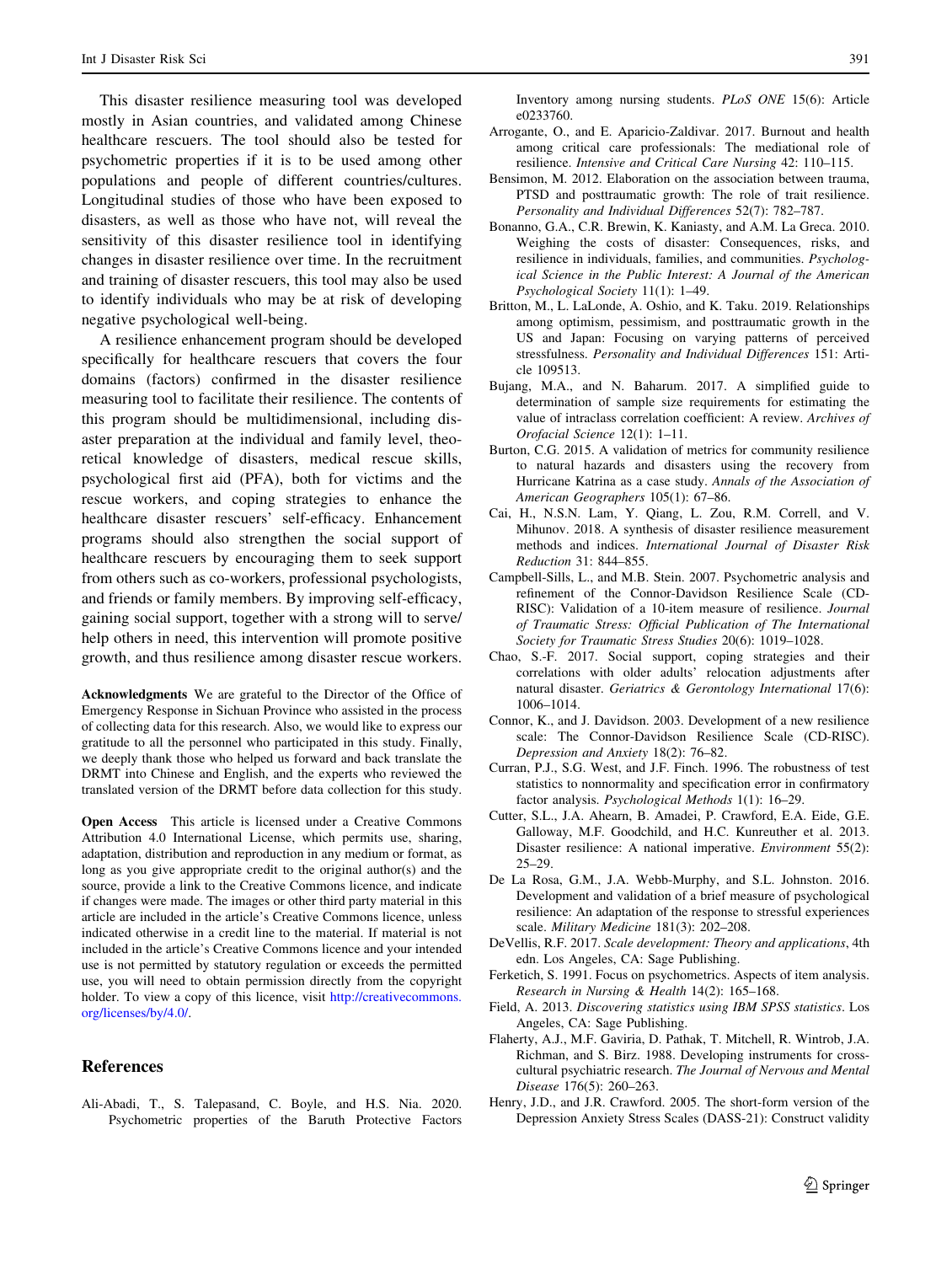<span id="page-11-0"></span>and normative data in a large non-clinical sample. British Journal of Clinical Psychology 44(2): 227–239.

- Iwasa, H., N. Moriyama, Y. Kuroda, C. Nakayama, M. Orui, T. Horiuchi, T. Nakayama, M. Sugita, et al. 2019. Recovery from radiation anxiety and posttraumatic growth among community dwellers after the nuclear disaster in Fukushima. Cogent Psychology 6(1). https://doi.org/https://doi.org/10.1080/  $6(1)$ . https://doi.org/[https://doi.org/10.1080/](https://doi.org/10.1080/23311908.2019.1602970) [23311908.2019.1602970.](https://doi.org/10.1080/23311908.2019.1602970)
- Javali, S.B., N.V. Gudaganavar, and S.M. Raj. 2011. Effect of varying sample size in estimation of coefficients of internal consistency. WebmedCentral 2(2): Article WMC001649.
- Johnson, D.C., M.A. Polusny, C.R. Erbes, D.W. King, L. King, B. Litz, P. Schnurr, and M. Friedman et al. 2011. Development and initial validation of the Response to Stressful Experiences Scale (RSES). Military Medicine 176(2): 161–169.
- Jungki, L. 2019. Effects of perceived control upon self-efficacy and satisfaction among healthcare service customers. The Academy of Customer Satisfaction Management 21(2): 79–100.
- Kiliç, N., and N. Şimşek. 2019. The effects of psychological first aid training on disaster preparedness perception and self-efficacy. Nurse Education Today 83: Article 104203.
- King, L.A., D.W. King, D.S. Vogt, J. Knight, and R.E. Samper. 2006. Deployment risk and resilience inventory: A collection of measures for studying deployment-related experiences of military personnel and veterans. Military Psychology 18(2): 89–120.
- Kyriazos, T. 2018. Applied psychometrics: Sample size and sample power considerations in factor analysis (EFA, CFA) and SEM in general. Psychology 9(8): 2207–2230.
- Liu, X.S. 2013. Statistical power analysis for the social and behavioral sciences: Basic and advanced techniques. New York: Routledge.
- MacCallum, R.C., K.F. Widaman, S. Zhang, and S. Hong. 1999. Sample size in factor analysis. Psychological Methods 4(1): 84–99.
- Malik, U.R., N. Atif, F.K. Hashmi, F. Saleem, H. Saeed, M. Islam, M. Jiang, M. Zhao, et al. 2020. Knowledge, attitude, and practices of healthcare professionals on COVID-19 and risk assessment to prevent the epidemic spread: A multicenter cross-sectional study from Punjab, Pakistan. International Journal of Environmental Research and Public Health 17(17): Article 6395.
- Mao, X., O.W. Fung, X.Y. Hu, and A.Y. Loke. 2018. Psychological impacts of disaster on rescue workers: A review of the literature. International Journal of Disaster Risk Reduction 27: 602–617.
- Mao, X., O.W. Fung, X. Hu, and A.Y. Loke. 2020. Characteristics of resilience among disaster rescue workers: A systematic review. Disaster Medicine and Public Health Preparedness, First View.. <https://doi.org/10.1017/dmp.2020.192>.
- Mao, X., A.Y. Loke, O.W.M. Fung, and X. Hu. 2019. What it takes to be resilient: The views of disaster healthcare rescuers. International Journal of Disaster Risk Reduction 36: Article 101112.
- Mao, X., A.Y. Loke, and X. Hu. 2020. Developing a tool for measuring the disaster resilience of healthcare rescuers: A modified Delphi study. Scandinavian Journal of Trauma, Resuscitation and Emergency Medicine 28(1): 1–12.
- Mao, X., Z. Wang, X. Hu, and A.Y. Loke. 2020. A scoping review of resilience scales of adults to develop a prototype disaster resilience tool for healthcare rescuers. International Journal of Disaster Risk Reduction 49: Article 101678.
- Martin, G., J. Copeland, P. Gates, and S. Gilmour. 2006. The Severity of Dependence Scale (SDS) in an adolescent population of cannabis users: Reliability, validity and diagnostic cut-off. Drug and Alcohol Dependence 83(1): 90–93.
- Masten, A.S. 2001. Ordinary magic: Resilience processes in development. American Psychologist 56(3): Article 227.
- McEntire, D.A. 2014. Disaster response and recovery: Strategies and tactics for resilience. Hoboken, NJ: John Wiley & Sons.
- Moss, M., V.S. Good, D. Gozal, R. Kleinpell, and C.N. Sessler. 2016. A critical care societies collaborative statement: Burnout syndrome in critical care health-care professionals. A call for action. American Journal of Respiratory and Critical Care Medicine 194(1): 106–113.
- Nishi, D., Y. Kawashima, H. Noguchi, M. Usuki, A. Yamashita, Y. Koido, and Y.J. Matsuoka. 2016. Resilience, post-traumatic growth, and work engagement among health care professionals after the Great East Japan Earthquake: A 4-year prospective follow-up study. Journal of Occupational Health 58(4): 347–353.
- Nunnally, J. 1978. Psychometric methods. New York: McGraw-Hill.
- Pendall, R., K.A. Foster, and M. Cowell. 2010. Resilience and regions: Building understanding of the metaphor. Cambridge Journal of Regions, Economy and Society 3(1): 71–84.
- Perrin, M.A., L. DiGrande, K. Wheeler, L. Thorpe, M. Farfel, and R. Brackbill. 2007. Differences in PTSD prevalence and associated risk factors among World Trade Center disaster rescue and recovery workers. American Journal of Psychiatry 164(9): 1385–1394.
- Resnick, B., L. Gwyther, and K.A. Roberto. 2011. Resilience in aging. Heidelberg: Springer.
- Reyes, A.T., M.A. Andrusyszyn, C. Iwasiw, C. Forchuk, and Y. Babenko-Mould. 2015. Nursing students' understanding and enactment of resilience: A grounded theory study. Journal of Advanced Nursing 71(11): 2622–2633.
- Sarker, M.N.I., M.S. Islam, M.E. Huq, G.M. Alam, and M.L. Raihan. 2020. Big data-driven disaster resilience. In Information and communication technologies for humanitarian services, ed. M.N. Islam, 165–185. London: The Institution of Engineering and Technology.
- Scuri, S., F. Petrelli, T.T.C. Nguyen, and I. Grappasonni. 2019. Training to improve resilience and coping to monitor PTSD in rescue workers. Journal of Preventive Medicine and Hygiene 60(1): E58–E63.
- Shoukri, M.M., M.H. Asyali, and A. Donner. 2004. Sample size requirements for the design of reliability study: Review and new results. Statistical Methods in Medical Research 13(4): 251–271.
- Stamm, B.H. 2009. Professional quality of life: Compassion satisfaction and fatigue version 5 (ProQOL). <https://proqol.org/>. Accessed 2 Apr 2020.
- Stein, D.J., W.T. Chiu, I. Hwang, R.C. Kessler, N. Sampson, J. Alonso, G. Borges, E. Bromet, et al. 2010. Cross-national analysis of the associations between traumatic events and suicidal behavior: Findings from the WHO World Mental Health Surveys. PLoS ONE 5(5): Article e10574.
- Streiner, D.L., G.R. Norman, and J. Cairney. 2015. Health measurement scales: A practical guide to their development and use. Oxford, UK: Oxford University Press.
- Tang, B., Y. Ge, Z. Liu, X. Liu, P. Kang, Y. Liu, and L. Zhang. 2015. Health-related quality of life for medical rescuers one month after Ludian earthquake. Health and Quality of Life Outcomes 13(1): Article 88.
- Tominaga, Y., T. Goto, J. Shelby, A. Oshio, D. Nishi, and S. Takahashi. 2020. Secondary trauma and posttraumatic growth among mental health clinicians involved in disaster relief activities following the 2011 Tohoku earthquake and tsunami in Japan. Counselling Psychology Quarterly 33(4): 427–447.
- Tsai, J., R. El-Gabalawy, W. Sledge, S.M. Southwick, and R.H. Pietrzak. 2015. Post-traumatic growth among veterans in the USA: Results from the National Health and Resilience in Veterans Study. Psychological Medicine 45(1): 165–179.
- UNDRR (United Nations Office for Disaster Risk Reduction). 2019. Global platform preparatory days / World reconstruction conference. [https://www.unisdr.org/conference/2019/globalplat](https://www.unisdr.org/conference/2019/globalplatform/home) [form/home.](https://www.unisdr.org/conference/2019/globalplatform/home) Accessed 18 May 2019